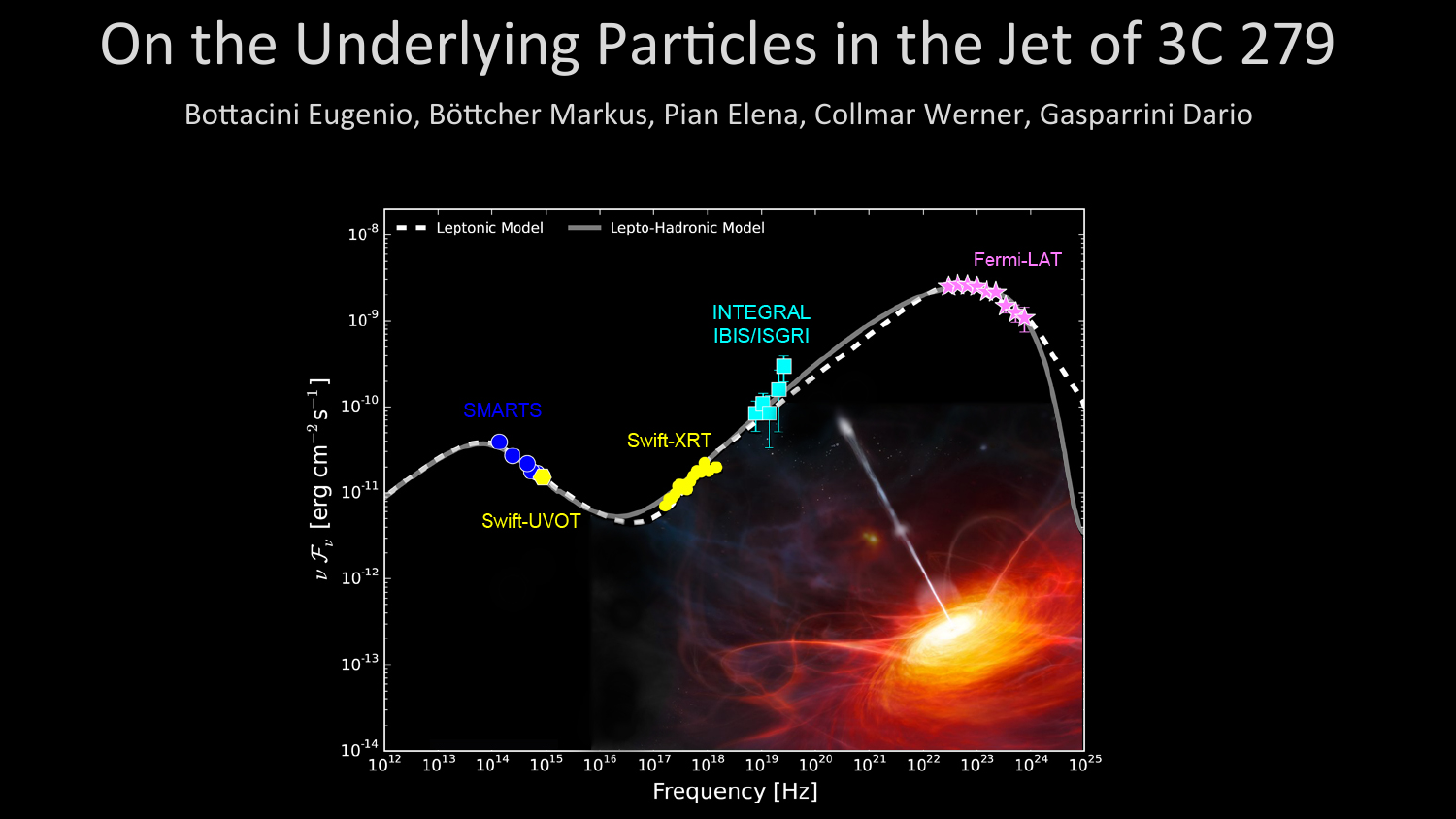## 3C 279: Observations of the Outburst in 2015 June

On June  $15<sup>th</sup>$  2015, 3C 279 underwent its today's brightest highenergy outburst, which was caught by the **INTEGRAL** mission (Bottacini et al. 2015). The flare was simultaneously recorded by the *Fermi* gamma-ray mission (Paliya 2015), by **Swift-XRT** (Pittori et al. 2015) at X-rays, by Swift-UVOT at UV frequencies, and by **SMARTS** at IR-optical frequencies. The SED of these data is displayed in slide 1 adapted from Bottacini et al. (2016).

Very recently published data by H.E.S.S. (Cerruti et al. 2017) are added to the plot in the next slide.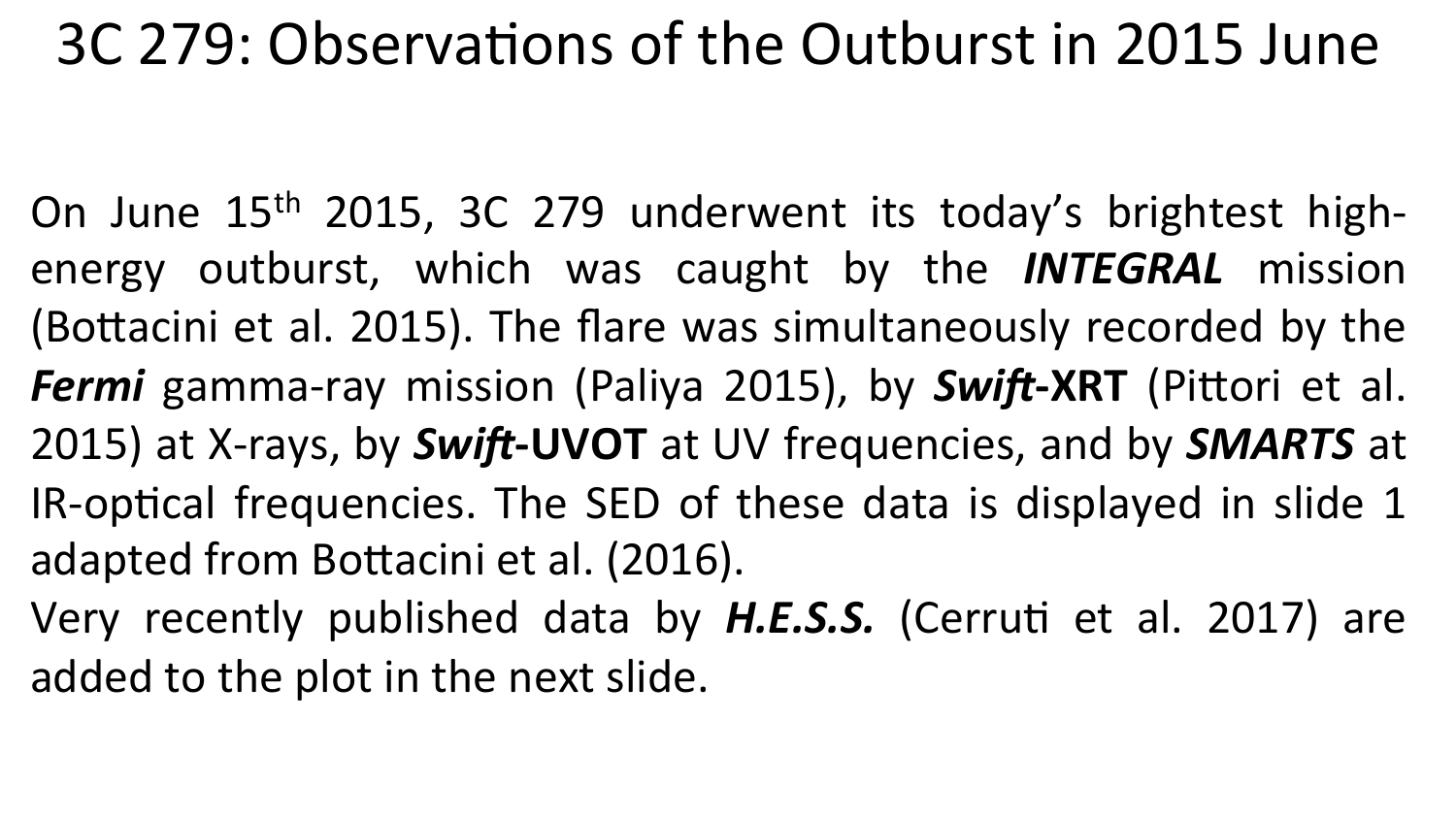## **SED Analysis**



Data are modeled with the leptonic model (red line) and the lepto-hadronic model (green line) as described in Böttcher et al. (2013). Data require the leptonic model to be out of equipartition. The lepto-hadronic m o d e l requires a high jet power. Simultaneous data at VHE (magenta stars) provided very recently by *H.E.S.S.* (Cerutti et al. 2017) line up well with our lepto-hadronic model.